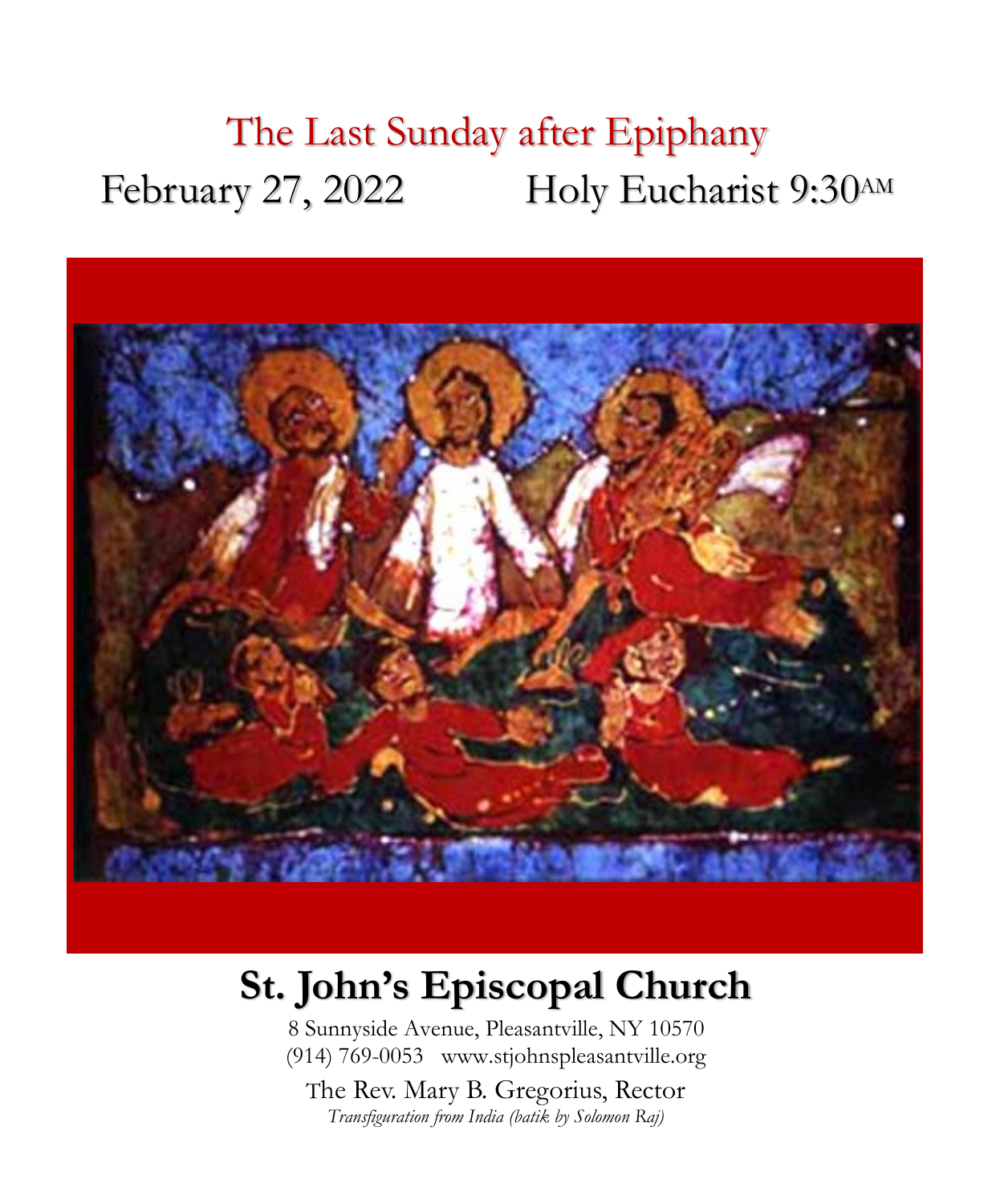#### AN INVITATION TO THIS SERVICE

This service is taken from the *1979 Book of Common Prayer*. **Words printed in bold are spoken by the congregation**. All are welcome at Christ's table. We welcome baptized Christians of any tradition to share in the bread and wine. If you have not yet been baptized, or would prefer to receive a blessing from the Priest, indicate this by crossing your arms over your heart.

## **THE HOLY EUCHARIST RITE II**

#### **PRELUDE**

## **THE WORD OF GOD**

*Please stand as you are able and join in singing:*

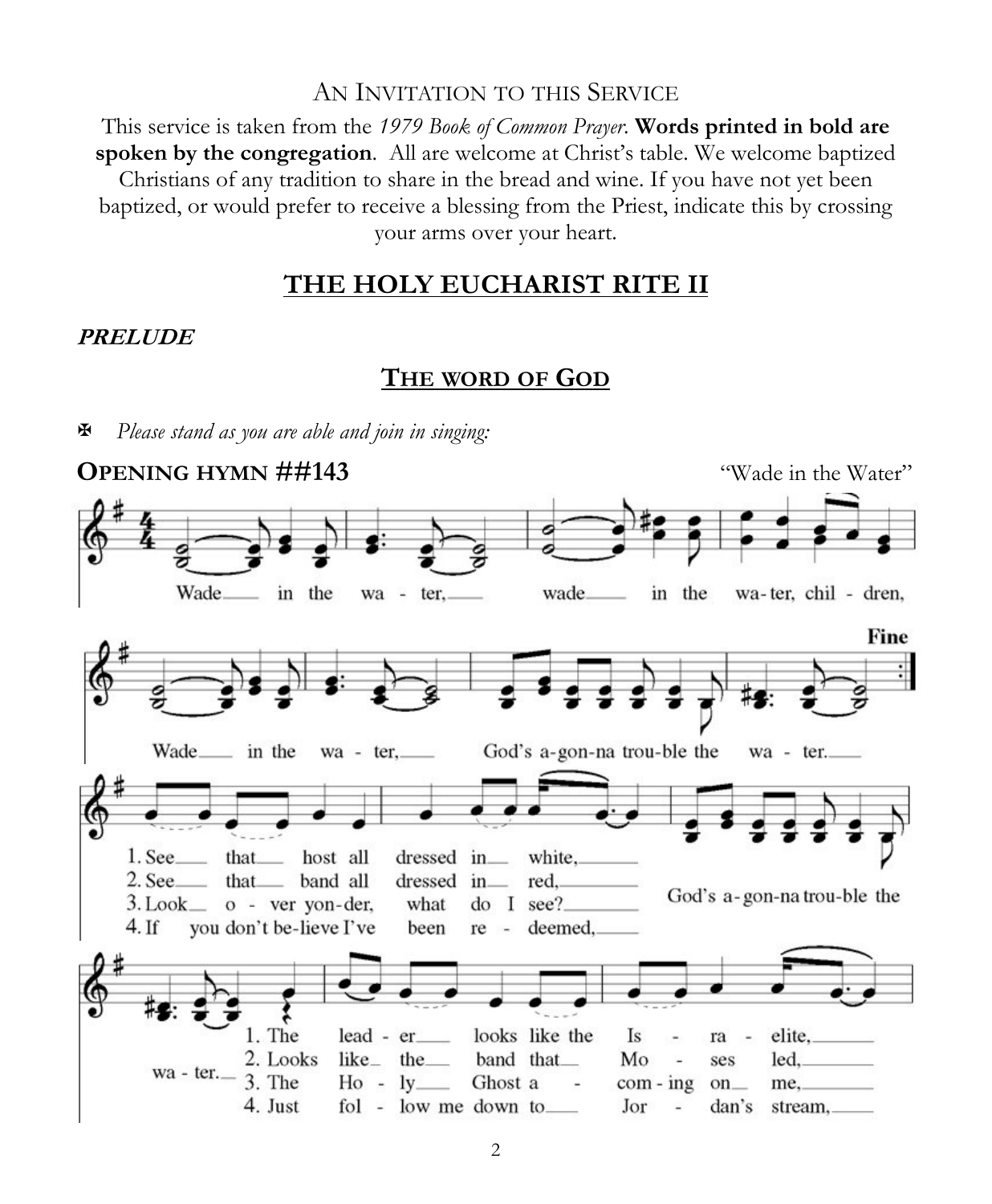

## OPENING ACCLAMATION

| Celebrant: | Blessed be God: Father, Son, and Holy Spirit.         |
|------------|-------------------------------------------------------|
| People:    | And blessed be God's kingdom, now and for ever. Amen. |
| Celebrant: | There is one Body and one Spirit;                     |
| People:    | There is one hope in God's call to us;                |
| Celebrant: | One Lord, one Faith, one Baptism;                     |
| People:    | One God and Father of all.                            |
| Celebrant: | The Lord be with you.                                 |
| People:    | And also with you.                                    |
| Celebrant: | Let us pray.                                          |

## COLLECT OF THE DAY

**O God, who before the passion of your only -begotten Son revealed his glory upon the holy mountain: Grant to us that we, beholding by faith the light of his countenance, may be strengthened to bear our cross, and be changed into his likeness from glory to glory; through Jesus Christ our Lord, who lives and reigns with you and the Holy Spirit, one God, for ever and ever. Amen.**

*Please be seated for The Lessons.*

## A READING FROM THE HEBREW TESTAMENT Fxodus 34:29-35 *Read by: Raphael Wong*

Moses came down from Mount Sinai. As he came down from the mountain with the two tablets of the covenant in his hand, Moses did not know that the skin of his face shone because he had been talking with God. When Aaron and all the Israelites saw Moses, the skin of his face was shining, and they were afraid to come near him. But Moses called to them; and Aaron and all the leaders of the congregation returned to him, and Moses spoke with them. Afterward all the Israelites came near, and he gave them in commandment all that the Lord had spoken with him on Mount Sinai. When Moses had finished speaking with them, he put a veil on his face; but whenever Moses went in before the Lord to speak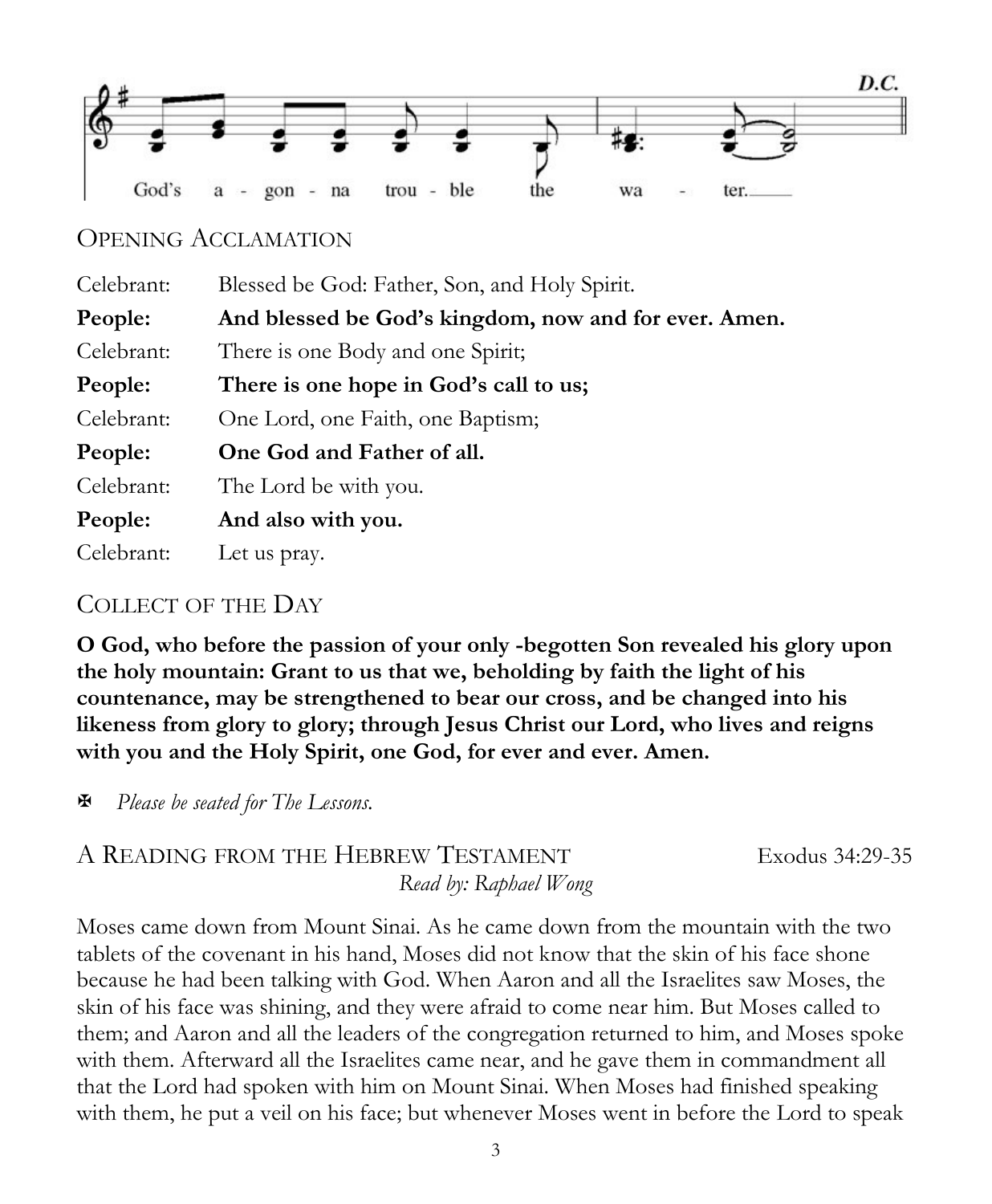with him, he would take the veil off, until he came out; and when he came out, and told the Israelites what he had been commanded, the Israelites would see the face of Moses, that the skin of his face was shining; and Moses would put the veil on his face again, until he went in to speak with him..

Reader: Hear what the Spirit is saying to God's people.

**People: Thanks be to God.**

# PSALM 99

## *Led by: Raphael Wong*

**1 The Lord reigns; \* let the people tremble; the Lord is enthroned upon the Cherubim; \* let the earth shake. 2 The Lord is great in Zion \* and is high above all peoples. 3 Let them confess your name, which is great and awesome; \* you are the Holy One. 4 "O mighty Sovereign, lover of justice, you have established equity; \* you have executed justice and righteousness in Jacob." 5 Proclaim the greatness of the Lord our God and fall down before the footstool of God; \* the Lord is the Holy One. 6 Moses and Aaron among your priests, \* and Samuel among those who call upon your name, they called upon you, O Lord, \* and you answered them. 7 You spoke to them out of the pillar of cloud; \* they kept your testimonies and the decree that you gave them. 8 "O Lord our God, you answered them indeed; \* you were a God who forgave them, yet punished them for their evil deeds." 9 Proclaim the greatness of the Lord our God and worship upon the holy hill of God; \* for the Lord our God is the Holy One. God**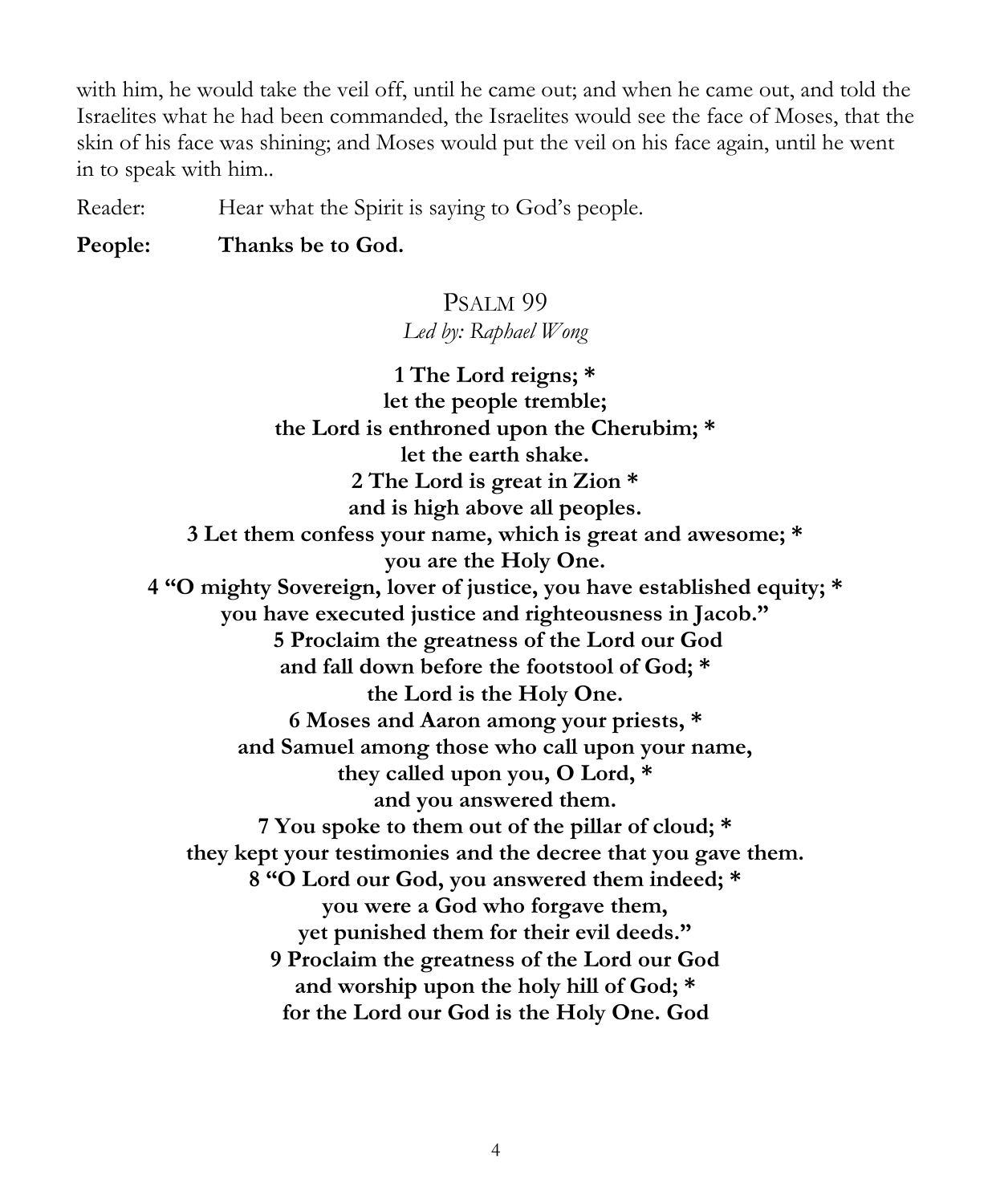# A READING FROM THE EPISTLE TO THE CORINTHIANS: 3:12-4:2 *Read by: Raphael Wong*

Since, then, we have such a hope, we act with great boldness, not like Moses, who put a veil over his face to keep the people of Israel from gazing at the end of the glory that was being set aside. But their minds were hardened. Indeed, to this very day, when they hear the reading of the old covenant, that same veil is still there, since only in Christ is it set aside. Indeed, to this very day whenever Moses is read, a veil lies over their minds; but when one turns to the Lord, the veil is removed. Now the Lord is the Spirit, and where the Spirit of the Lord is, there is freedom. And all of us, with unveiled faces, seeing the glory of the Lord as though reflected in a mirror, are being transformed into the same image from one degree of glory to another; for this comes from the Lord, the Spirit.

Therefore, since it is by God's mercy that we are engaged in this ministry, we do not lose heart. We have renounced the shameful things that one hides; we refuse to practice cunning or to falsify God's word; but by the open statement of the truth we commend ourselves to the conscience of everyone in the sight of God..

Reader: Hear what the Spirit is saying to God's people.

## **People: Thanks be to God.**

*Please stand as you are able and join in singing:*



THE HOLY GOSPEL LUCK CONTROL THE HOLY GOSPEL

Celebrant: The Holy Gospel of our Lord Jesus Christ according to Luke.

## **People: Glory to you Lord Christ.**

Jesus took with him Peter and John and James, and went up on the mountain to pray. And while he was praying, the appearance of his face changed, and his clothes became dazzling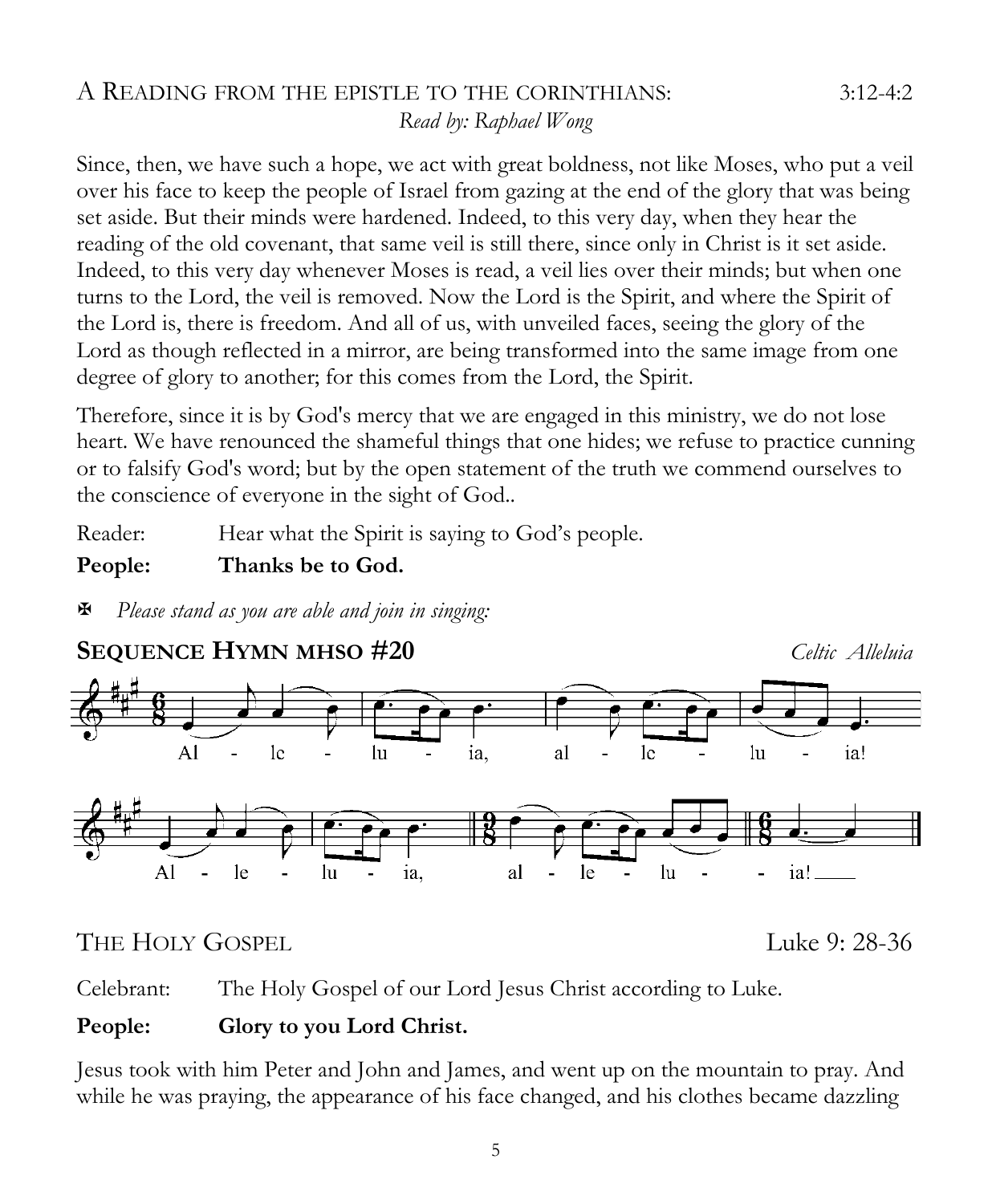white. Suddenly they saw two men, Moses and Elijah, talking to him. They appeared in glory and were speaking of his departure, which he was about to accomplish at Jerusalem. Now Peter and his companions were weighed down with sleep; but since they had stayed awake, they saw his glory and the two men who stood with him. Just as they were leaving him, Peter said to Jesus, "Master, it is good for us to be here; let us make three dwellings, one for you, one for Moses, and one for Elijah"--not knowing what he said. While he was saying this, a cloud came and overshadowed them; and they were terrified as they entered the cloud. Then from the cloud came a voice that said, "This is my Son, my Chosen; listen to him!" When the voice had spoken, Jesus was found alone. And they kept silent and in those days told no one any of the things they had seen "

Celebrant: The Gospel of our Lord.

## **People: Praise to you Lord Christ.**

*Please be seated for:*

# THE SERMON THE REVEREND MARY B GREGORIUS

# PRESENTATION AND EXAMINATION OF THE CANDIDATES

Celebrant*:* The Candidate for Holy Baptism will now be presented. *The candidates are presented by their Parents & Godparents, as follows:*

| Parents & Godparents: | I present Julian Clark DeWaters to receive the                                                                           |
|-----------------------|--------------------------------------------------------------------------------------------------------------------------|
|                       | Sacrament of Baptism.                                                                                                    |
| Celebrant:            | Will you be responsible for seeing that the child you present                                                            |
|                       | is brought up in the Christian faith and life?                                                                           |
| Parents & Godparents: | I will, with God's help.                                                                                                 |
| Celebrant:            | Will you by your prayers and witness help this child to grow                                                             |
|                       | into the full stature of Christ?                                                                                         |
| Parents & Godparents: | I will, with God's help.                                                                                                 |
|                       | Then the Celebrant asks the following of the parents $\partial \mathcal{P}$ godparents who speak on hehalf of the infant |

*Then the Celebrant asks the following of the parents & godparents who speak on behalf of the infant* Celebrant: Do you renounce Satan and all the spiritual forces of wickedness that rebel

| Cenediane. | DO you renounce balan and an the spiritual forces of wickedness that rebel<br>against God?       |
|------------|--------------------------------------------------------------------------------------------------|
| People:    | I renounce them.                                                                                 |
| Celebrant: | Do you renounce the evil powers of this world which corrupt and destroy<br>the creatures of God? |
| People:    | I renounce them.                                                                                 |
| Celebrant: | Do you renounce all sinful desires that draw you from the love of God?                           |
| People:    | I renounce them.                                                                                 |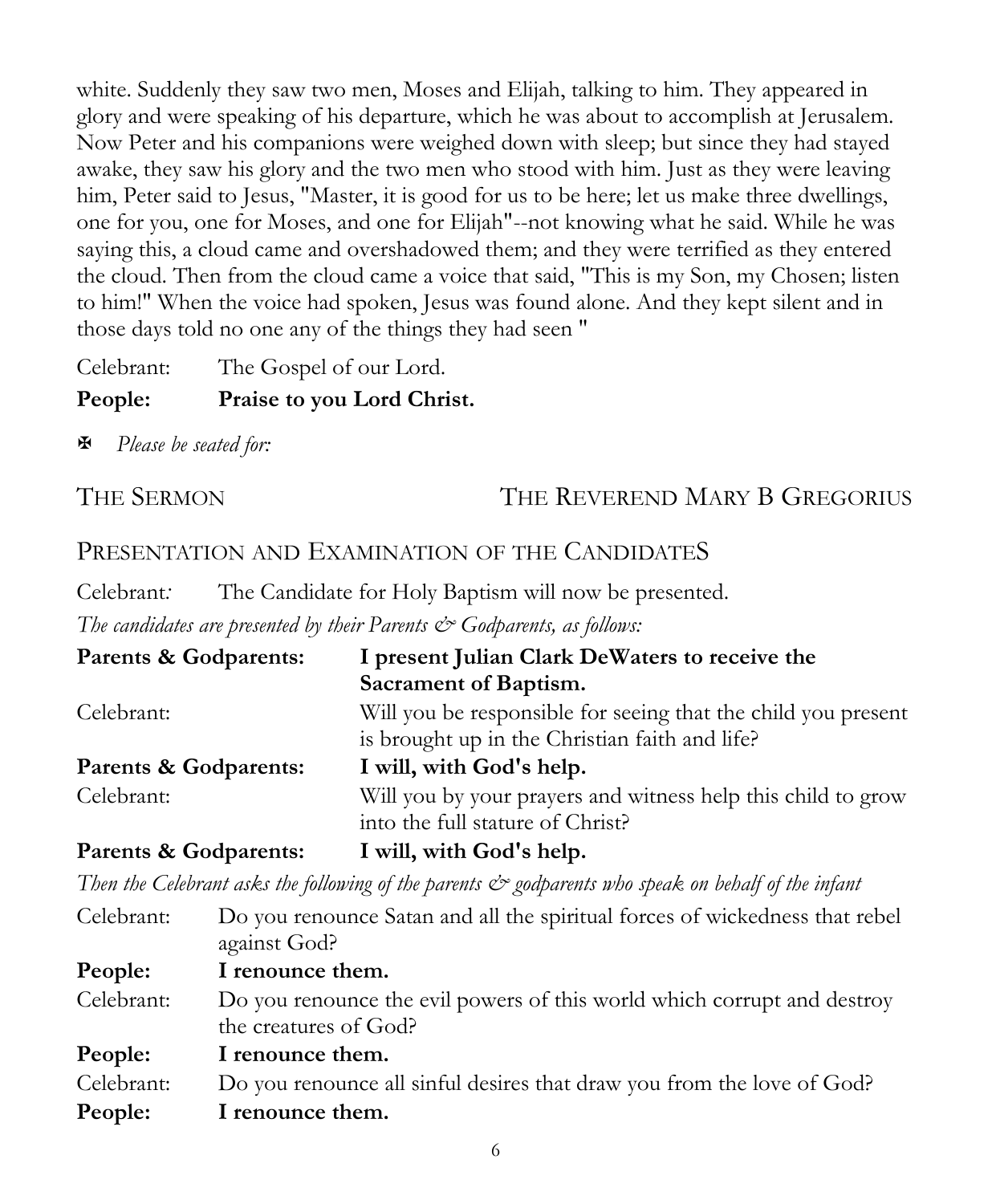| Celebrant:                                | Do you turn to Jesus Christ and accept him as your Savior? |
|-------------------------------------------|------------------------------------------------------------|
| People:                                   | I do.                                                      |
| Celebrant:                                | Do you put your whole trust in his grace and love?         |
| People:                                   | I do.                                                      |
| Celebrant:                                | Do you promise to follow and obey him as your Lord?        |
| People:                                   | I do.                                                      |
| The Colchugut adduction the congregations |                                                            |

*The Celebrant addresses the congregation:*

| Celebrant: | Will you who witness these vows do all in your power to support these    |
|------------|--------------------------------------------------------------------------|
|            | persons in their life in Christ?                                         |
| People:    | We will.                                                                 |
| Celebrant: | Let us join with those who are committing themselves to Christ and renew |
|            | our own baptismal covenant.                                              |

# THE BAPTISMAL COVENANT

| Celebrant: | Do you believe in God the Father?                                             |
|------------|-------------------------------------------------------------------------------|
| People:    | I believe in God, the Father almighty, creator of heaven and earth.           |
| Celebrant: | Do you believe in Jesus Christ, the Son of God?                               |
| People:    | I believe in Jesus Christ, his only Son, our Lord, He was conceived by        |
|            | the power of the Holy Spirit and born of the Virgin Mary. He suffered         |
|            | under Pontius Pilate, was crucified, died, and was buried. He                 |
|            | descended to the dead. On the third day he rose again. He ascended            |
|            | into heaven, and is seated at the right hand of the Father. He will           |
|            | come again to judge the living and the dead.                                  |
| Celebrant: | Do you believe in God the Holy Spirit?                                        |
| People:    | I believe in the Holy Spirit, the holy catholic Church, the communion         |
|            | of saints, the forgiveness of sins, the resurrection of the body, and the     |
|            | life everlasting.                                                             |
| Celebrant: | Will you continue in the apostles' teaching and fellowship, in the breaking   |
|            | of the bread, and in the prayers?                                             |
| People:    | I will, with God's help.                                                      |
| Celebrant: | Will you persevere in resisting evil, and, whenever you fall into sin, repent |
|            | and return to the Lord?                                                       |
| People:    | I will, with God's help.                                                      |
| Celebrant: | Will you proclaim by word and example the Good News of God in Christ?         |
| People:    | I will, with God's help.                                                      |
| Celebrant: | Will you seek and serve Christ in all persons, loving your neighbor as        |
|            | yourself?                                                                     |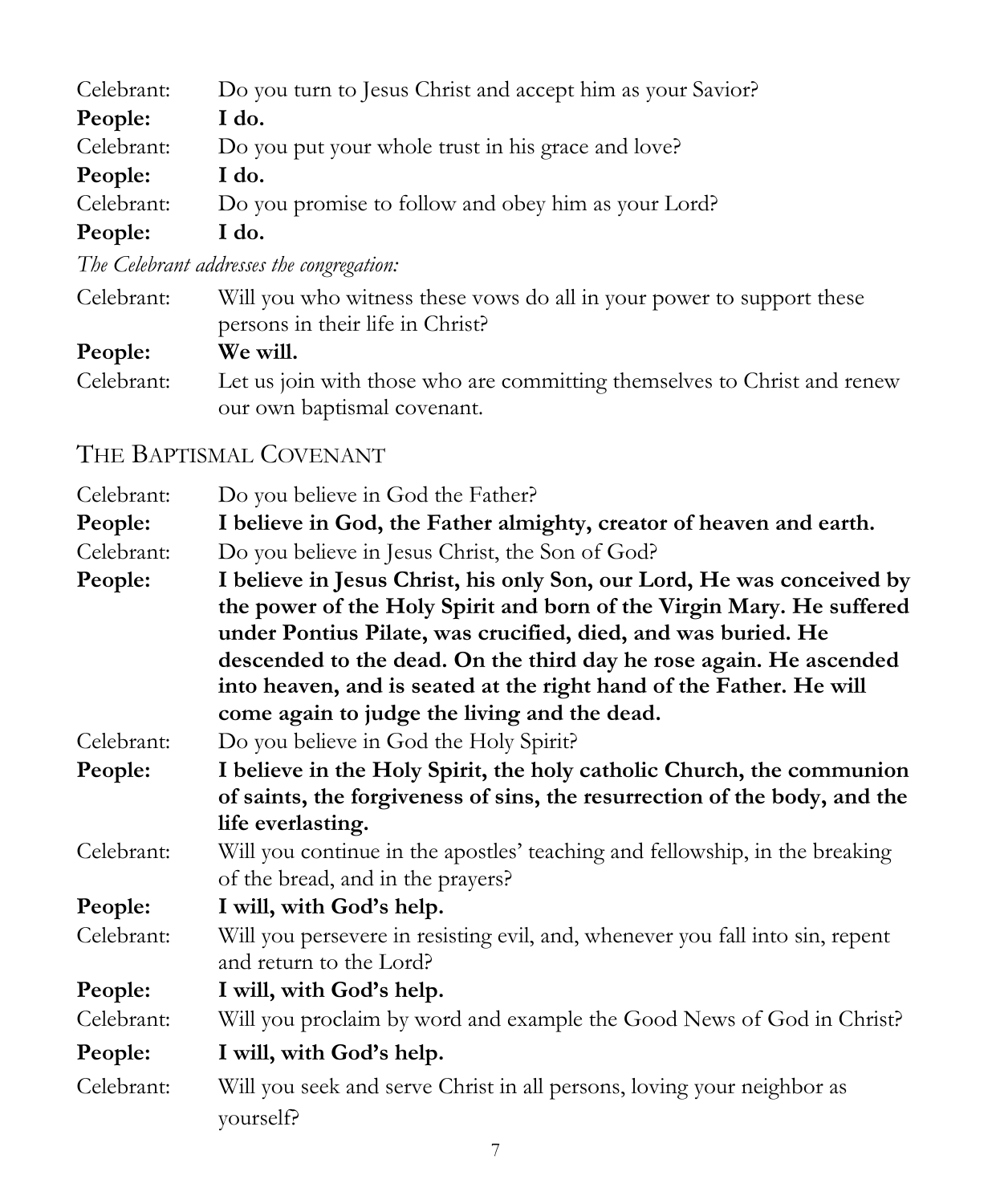| People:    | I will, with God's help.                                                                                 |
|------------|----------------------------------------------------------------------------------------------------------|
| Celebrant: | Will you strive for justice and peace among all people, and respect the<br>dignity of every human being? |
| People:    | I will, with God's help.                                                                                 |

## PRAYERS FOR THE CANDIDATE

*The Celebrant then says to the congregation:*

Celebrant: Let us now pray for Julian Clark DeWaters who is to receive the Sacrament of new birth.

*The Celebrant leads the following petitions:*

| Celebrant: | Deliver him, O Lord, from the way of sin and death.                                                                                                                                                                   |
|------------|-----------------------------------------------------------------------------------------------------------------------------------------------------------------------------------------------------------------------|
| People:    | Lord, hear our prayer.                                                                                                                                                                                                |
| Celebrant: | Open his heart to your grace and truth.                                                                                                                                                                               |
| People:    | Lord, hear our prayer.                                                                                                                                                                                                |
| Celebrant: | Fill him with your holy and life-giving Spirit.                                                                                                                                                                       |
| People:    | Lord, hear our prayer.                                                                                                                                                                                                |
| Celebrant: | Keep him in the faith and communion of your holy Church.                                                                                                                                                              |
| People:    | Lord, hear our prayer                                                                                                                                                                                                 |
| Celebrant: | Teach him to love others in the power of the Spirit.                                                                                                                                                                  |
| People:    | Lord, hear our prayer.                                                                                                                                                                                                |
| Celebrant: | Send him into the world in witness to your love.                                                                                                                                                                      |
| People:    | Lord, hear our prayer.                                                                                                                                                                                                |
| Celebrant: | Bring him to the fullness of your peace and glory.                                                                                                                                                                    |
| People:    | Lord, hear our prayer.                                                                                                                                                                                                |
| Celebrant: | Grant, O Lord, that all who are baptized into the death of Jesus Christ your<br>Son may live in the power of his resurrection and look for him to come<br>again in glory; who lives and reigns now and forever. Amen. |

## THANKSGIVING OVER THE WATER

*The Celebrant blesses the water, first saying:*

|            | The Lord be with you.                                                         |
|------------|-------------------------------------------------------------------------------|
| People:    | And also with you.                                                            |
| Celebrant: | Let us give thanks to the Lord our God.                                       |
| People:    | It is right to give God thanks and praise.                                    |
| Celebrant: | We thank you, Almighty God, for the gift of water. Over it the Holy Spirit    |
|            | moved in the beginning of creation. Through it you led the children of        |
|            | Israel out of their bondage in Egypt into the land of promise. In it your Son |
|            |                                                                               |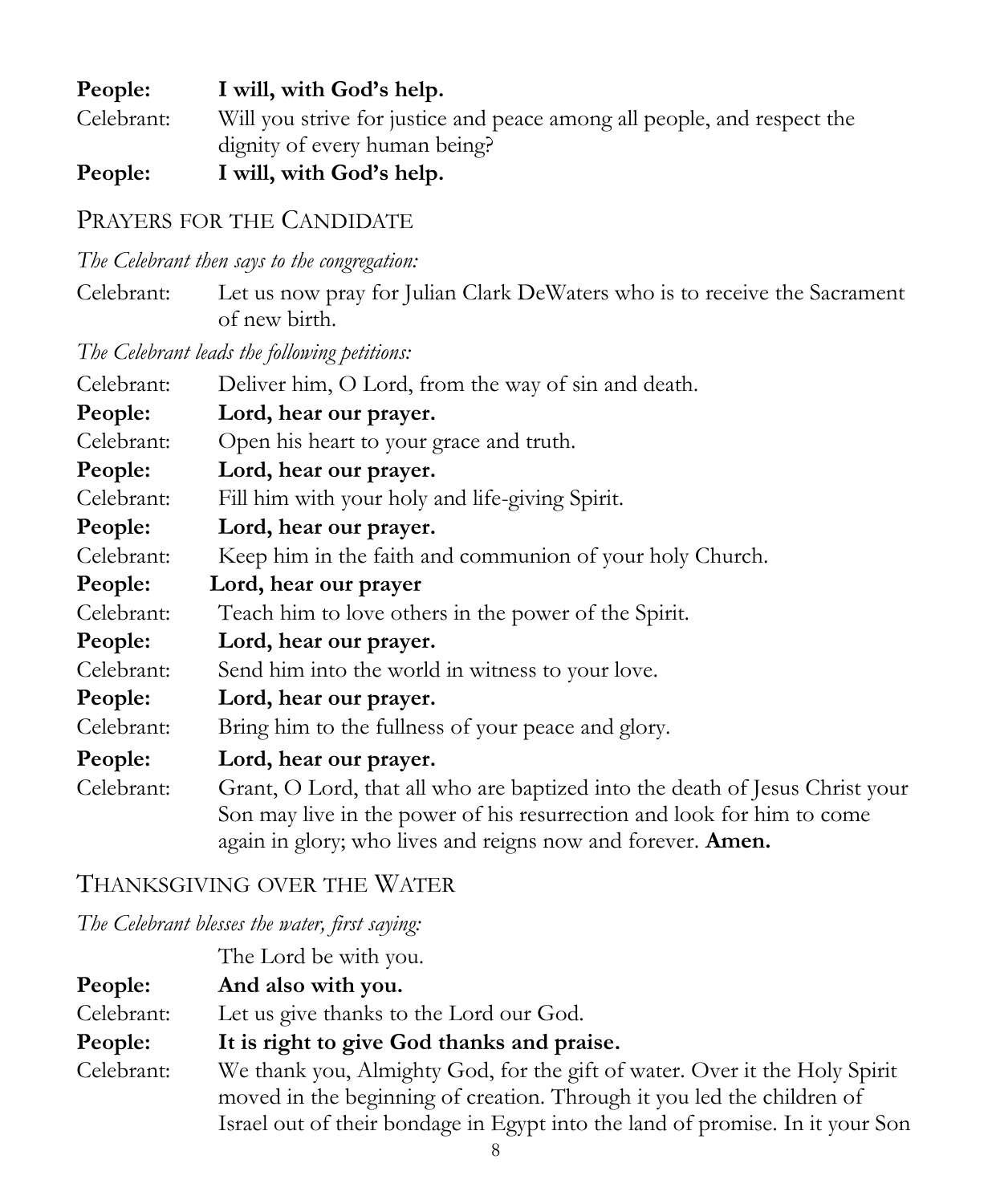Jesus received the baptism of John and was anointed by the Holy Spirit as the Messiah, the Christ, to lead us, through his death and resurrection, from the bondage of sin into everlasting life.

We thank you, Father, for the water of Baptism. In it we are buried with Christ in his death. By it we share in his resurrection. Through it we are reborn by the Holy Spirit. Therefore in joyful obedience to your Son, we bring into his fellowship those who come to him in faith, baptizing them in the Name of the Father, and of the Son, and of the Holy Spirit.

*At the following words, the Celebrant touches the water:*

Now sanctify this water, we pray you, by the power of your Holy Spirit, that those who here are cleansed from sin and born again may continue for ever in the risen life of Jesus Christ our Savior.

To him, to you, and to the Holy Spirit, be all honor and glory, now and for ever. **Amen.**

## THE BAPTISM

Celebrant: Julian Clark DeWaters , I baptize you in the Name of the Father, and of the Son, and of the Holy Spirit. **Amen.**

Let us pray.

Heavenly Father, we thank you that by water and the Holy Spirit you have bestowed upon this your servant the forgiveness of sin, and have raised him to the new life of grace. Sustain him, O Lord, in your Holy Spirit. Give him an inquiring and discerning heart, the courage to will and to persevere, a spirit to know and to love you, and the gift of joy and wonder in all your works. **Amen.**

*The Priest places a hand on the child's head, marking on the forehead the sign of the cross and says:*

Julian Clark DeWaters , you are sealed by the Holy Spirit in Baptism and marked as Christ's own for ever. **Amen.**

Celebrant*:* Let us welcome the newly baptized.

**All: We receive you into the household of God. Confess the faith of Christ crucified, proclaim his resurrection, and share with us in his eternal priesthood.**

*Please greet one another with:*

#### THE PEACE

Celebrant: The peace of the Lord be always with you.

**People: And also with you**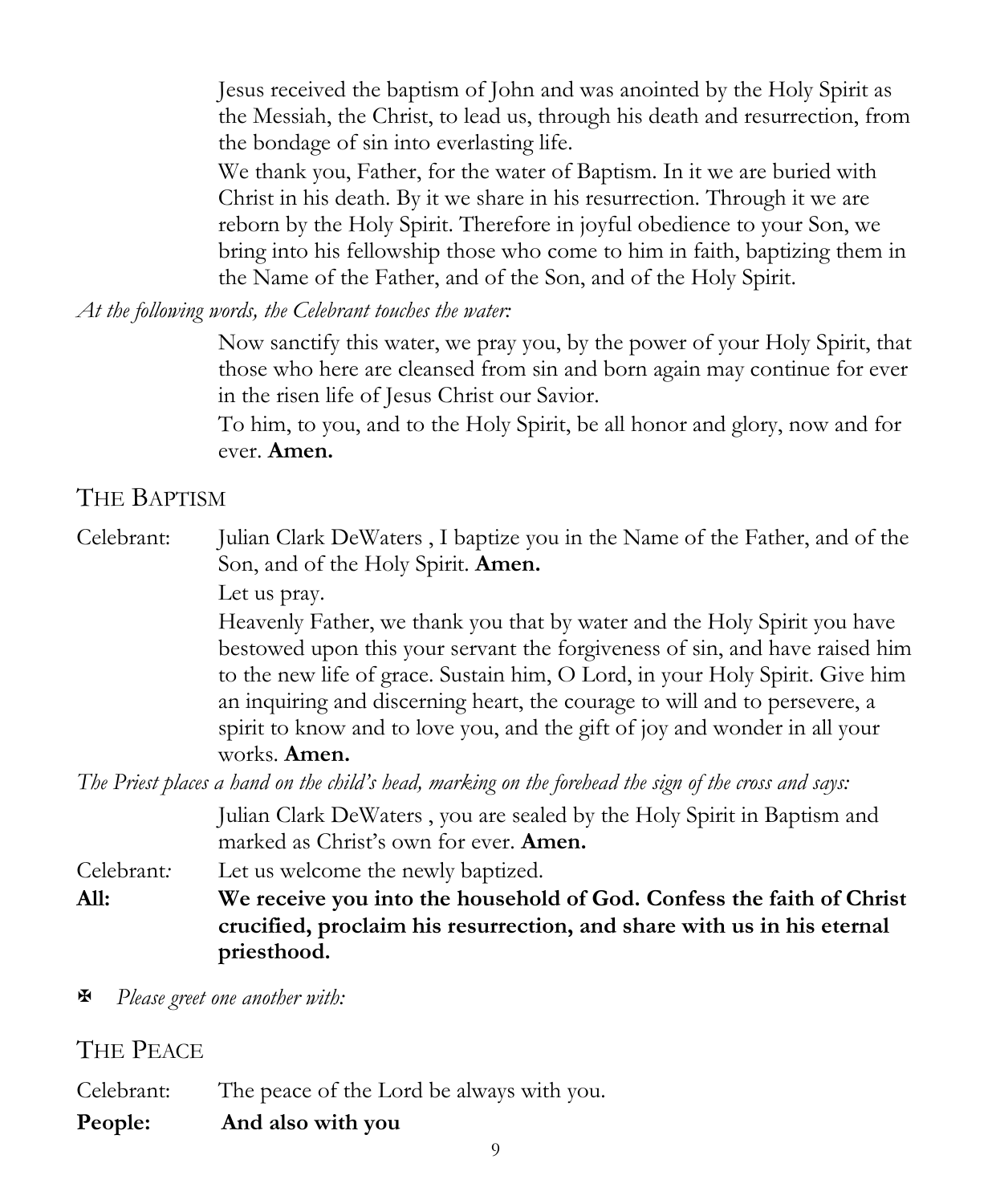**THE ANNOUNCEMENTS**

**The story of Jesus' Transfiguration**



# **THE HOLY COMMUNION**

## **THE OFFERTORY SENTENCE**

Celebrant: Walk in love, as Christ loved us and gave himself for us; an offering and a sacrifice to God.

**OFFERTORY ANTHEM #487** "Come My Way, my Truth my Light"

Sung by: Angela Berg

# **DOXOLOGY** *Old Hundredth*

**Praise God, from whom all blessings flow. Praise God, all creatures here below. Praise God above, you heavenly host: Praise Father, Son, and Holy Ghost.**

# EUCHARISTIC PRAYER D

*In this prayer, the lines in bold are spoken by the People.*

The Lord be with you. **And also with you.**

Lift up your hearts. **We lift them to the Lord.**

Let us give thanks to the Lord our God. **It is right to give God thanks and praise**

## *Celebrant Continues*

It is truly right to glorify you, Father, and to give you thanks; for you alone are God, living and true, dwelling in light inaccessible from before time and for ever.

Fountain of life and source of all goodness, you made all things and fill them with your blessing; you created them to rejoice in the splendor of your radiance.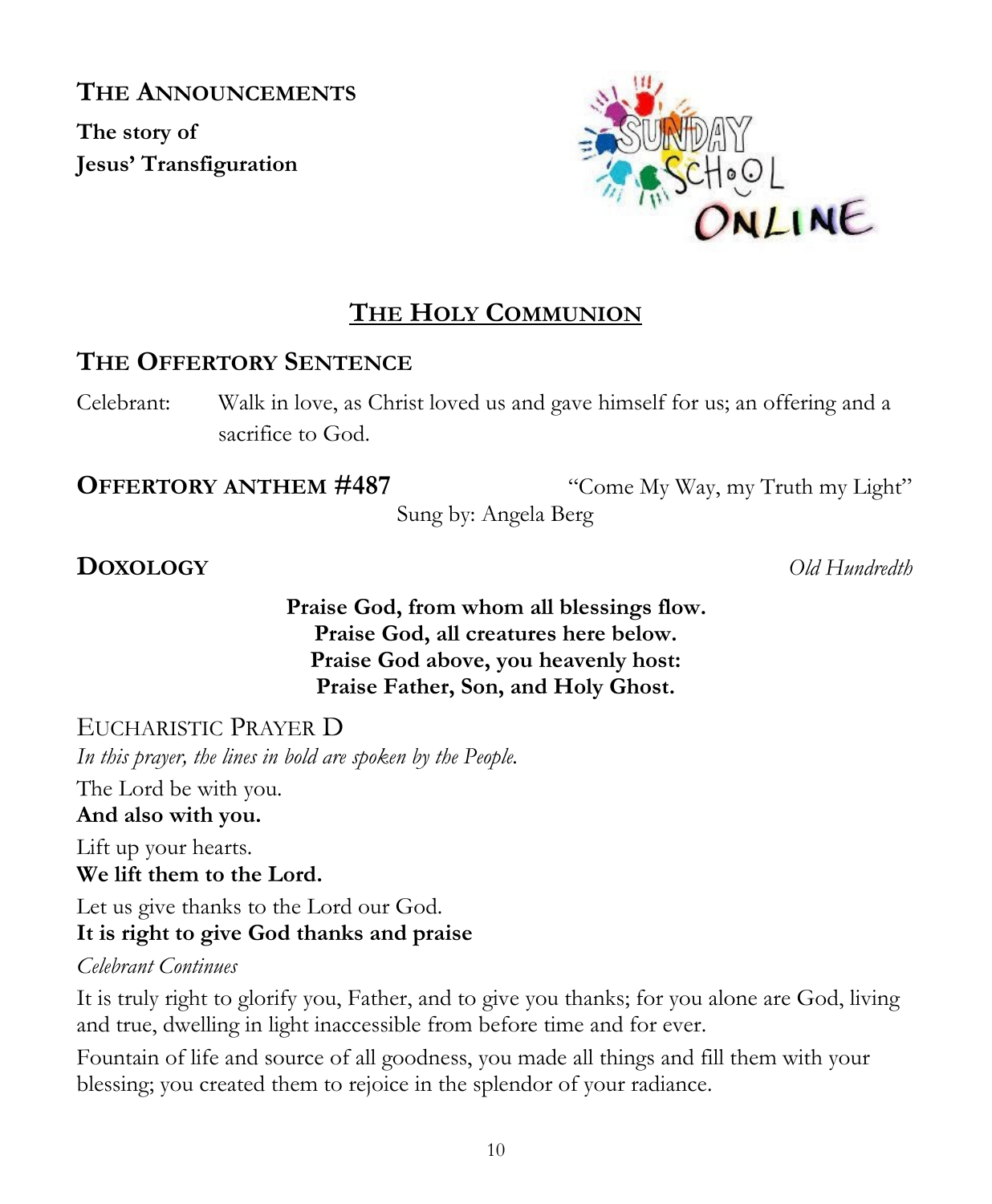Countless throngs of angels stand before you to serve you night and day; and, beholding the glory of your presence, they offer you unceasing praise. Joining with them, and giving voice to every creature under heaven, we acclaim you, and glorify your Name, as we say,

#### *Celebrant and People*

# **Holy, Holy, Holy Lord, God of power and might, heaven and earth are full of your glory.**

#### **Hosanna in the highest. Blessed is he who comes in the name of the Lord. Hosanna in the highest.**

## *Celebrant Continues*

We acclaim you, holy Lord, glorious in power. Your mighty works reveal your wisdom and love. You formed us in your own image, giving the whole world into our care, so that, in obedience to you, our Creator, we might rule and serve all your creatures. When our disobedience took us far from you, you did not abandon us to the power of death. In your mercy you came to our help, so that in seeking you we might find you. Again and again you called us into covenant with you, and through the prophets you taught us to hope for salvation.

Father, you loved the world so much that in the fullness of time you sent your only Son to be our Savior. Incarnate by the Holy Spirit, born of the Virgin Mary, he lived as one of us, yet without sin. To the poor he proclaimed the good news of salvation; to prisoners, freedom; to the sorrowful, joy. To fulfill your purpose he gave himself up to death; and, rising from the grave, destroyed death, and made the whole creation new.

And, that we might live no longer for ourselves, but for him who died and rose for us, he sent the Holy Spirit, his own first gift for those who believe, to complete his work in the world, and to bring to fulfillment the sanctification of all.

When the hour had come for him to be glorified by you, his heavenly Father, having loved his own who were in the world, he loved them to the end; at supper with them he took bread, and when he had given thanks to you, he broke it, and gave it to his disciples, and said, "Take, eat: This is my Body, which is given for you. Do this for the remembrance of me."

After supper he took the cup of wine; and when he had given thanks, he gave it to them, and said, "Drink this, all of you: This is my Blood of the new Covenant, which is shed for you and for many for the forgiveness of sins. Whenever you drink it, do this for the remembrance of me."

Father, we now celebrate this memorial of our redemption. Recalling Christ's death and his descent among the dead, proclaiming his resurrection and ascension to your right hand,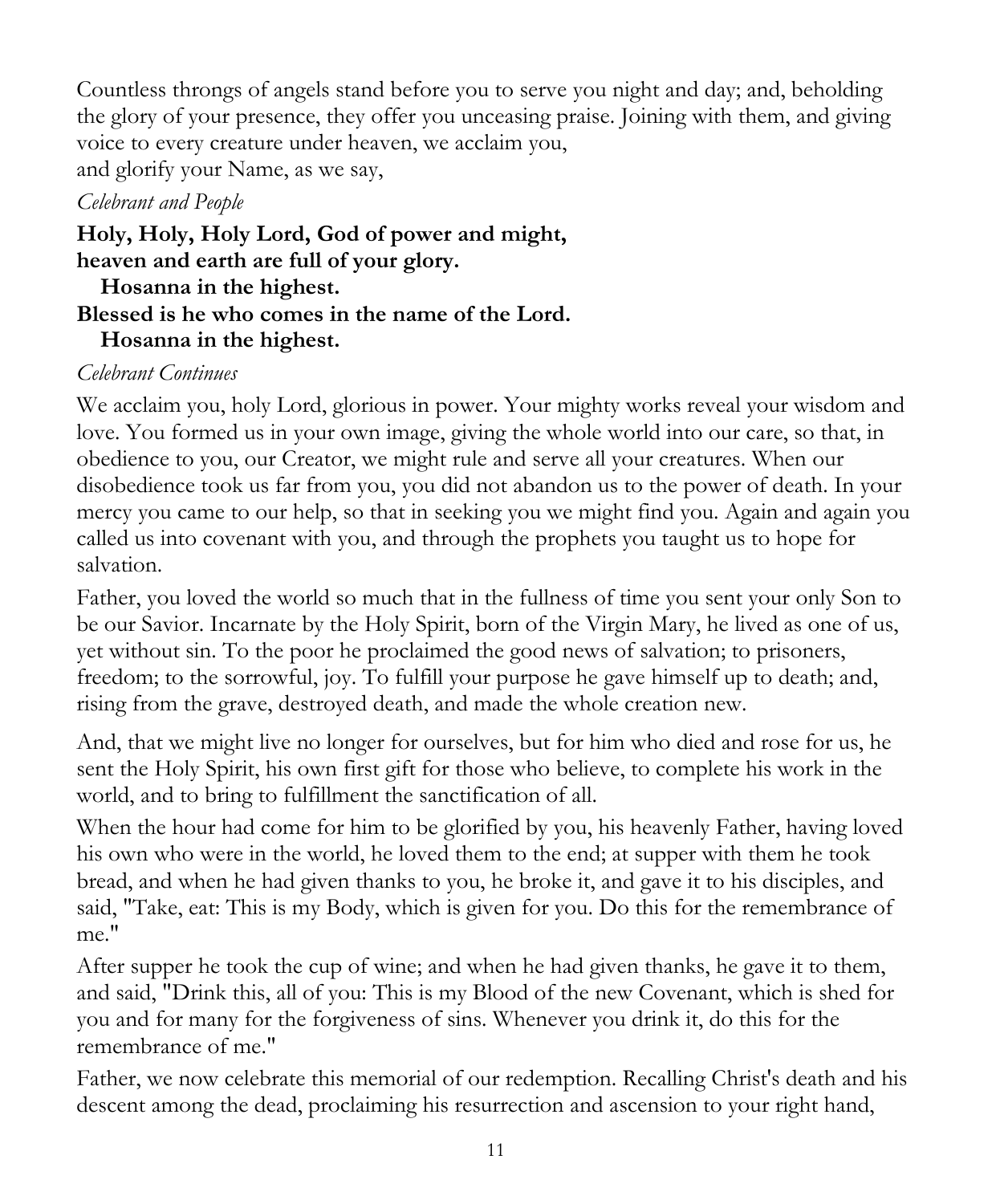awaiting his coming in glory; and offering to you, from the gifts you have given us, this bread and this cup, we praise you and we bless you.

*Celebrant and People*

**We praise you, we bless you, we give thanks to you, and we pray to you, Lord our God.** 

# *Celebrant Continues*

Lord, we pray that in your goodness and mercy your Holy Spirit may descend upon us, and upon these gifts, sanctifying them and showing them to be holy gifts for your holy people, the bread of life and the cup of salvation, the Body and Blood of your Son Jesus Christ.

Grant that all who share this bread and cup may become one body and one spirit, a living sacrifice in Christ, to the praise of your Name.

Remember, Lord, your one holy catholic and apostolic Church, redeemed by the blood of your Christ. Reveal its unity, guard its faith, and preserve it in peace.

We pray for those who are in the hospital or home recuperating, especially: **Susan** Matsen, **Tom** Acheson, **Frederic, Peter, Bob** Gowen, **Yumi, Ronald** Garvey, **Max, Anne, Cathy, Barbara, Howard** Flemming, **Ellie** Ruvo, **Rosemary** Recine, **Robert** Lynch, **Joe**  Smith, Barry Menue, Tom Park, and **Angela** Carrozzo

We pray for those who are homebound: **Esmerilda** Hastings, **Margaret** Vaccaro, **Lee** Williams, **Dorothy** Dushin, **Roberta** Darrigrand; **Jim, Marge, Deanna** Ammirato , and **Bill & Dorothy** D'Amato.

We pray for those for whom our prayers are asked, especially: **Hudson** Beauregard, **Liz & Jeff** Daniele, **Andrew** Tom**, Rebecca, Vince** Servio, **Sarah** Paruolo, **Annaliese** Haag, **Gerald, Marilyn** Griffin, **Paul** Ruvo, **Helene, Jason**, **Peter, Hannelore, Marina** Brandt, **Linda** Hill, **Carol** White, **Steven** Schubert, **Jeff** and The Rt. Rev **Andrew** St. John

We pray for **Edwin Sanchez and the students at El Hogar School, and the American Friends of the Episcopal Diocese of Jerusalem.**

We pray for those who have died, especially the 5.89 million world wide and over 935,000 in this country who have died from COVID-19

And grant that we may find our inheritance with all the saints who have found favor with you in ages past. We praise you in union with them and give you glory through your Son Jesus Christ our Lord.

Through Christ, and with Christ, and in Christ, all honor and glory are yours, Almighty God and Father, in the unity of the Holy Spirit, for ever and ever. **AMEN**.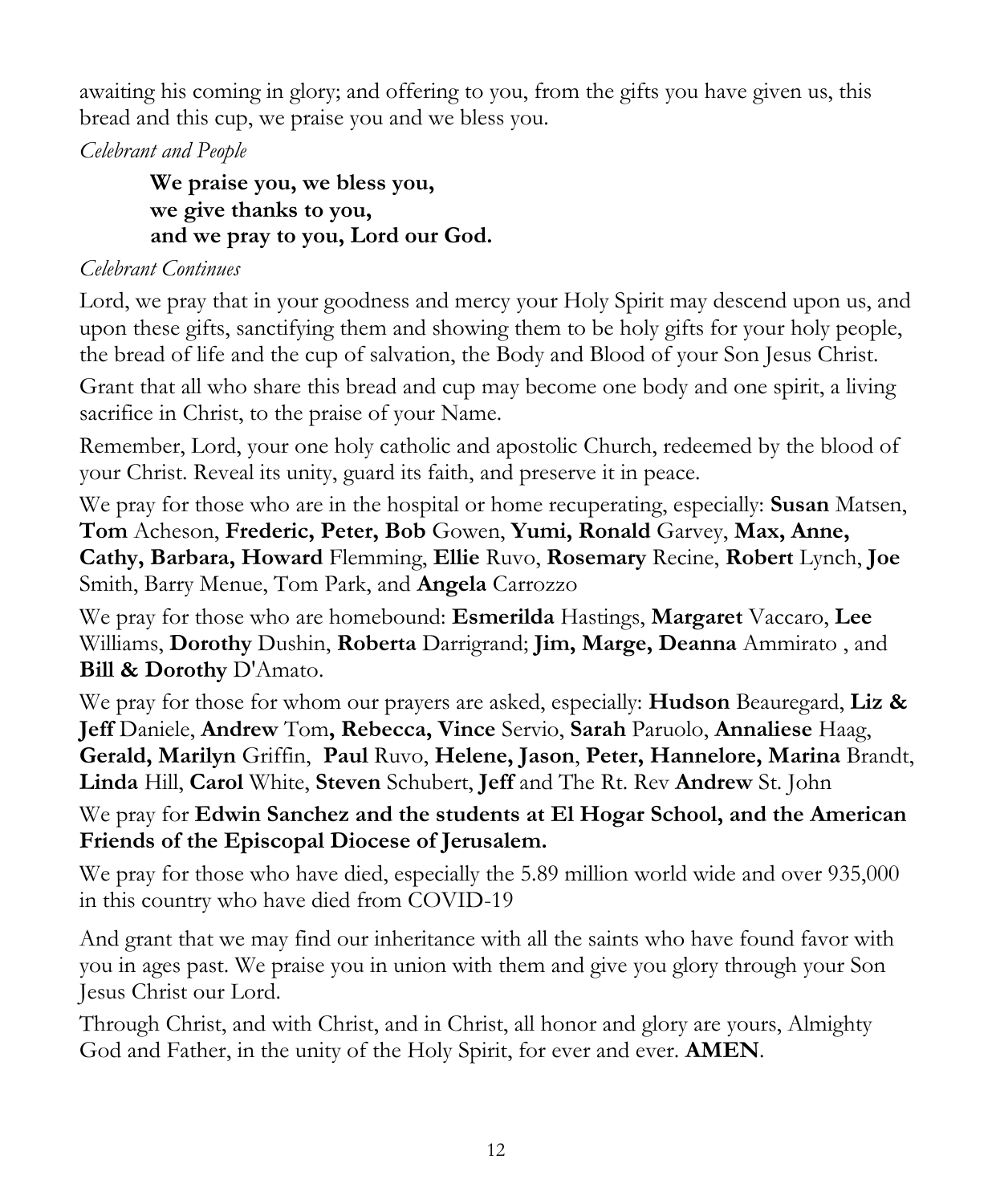# THE LORD'S PRAYER

Celebrant: As our Savior Christ has taught us, we now pray:

**All: Our Father in heaven, hallowed be your Name, your kingdom come, your will be done, on earth as in heaven. Give us today our daily bread. Forgive us our sins as we forgive those who sin against us. Save us from the time of trial, and deliver us from evil. For the kingdom, the power, and the glory are yours, now and for ever. Amen.** 

THE BREAKING OF THE BREAD

Celebrant: Alleluia! Christ our Passover is sacrificed for us;

## **People: Therefore let us keep the feast. Alleluia!**

- Celebrant: The Gifts of God for the People of God. Take them in remembrance that Christ died for you, and feed on him in your hearts by faith, with thanksgiving.
- *Please join in singing:*

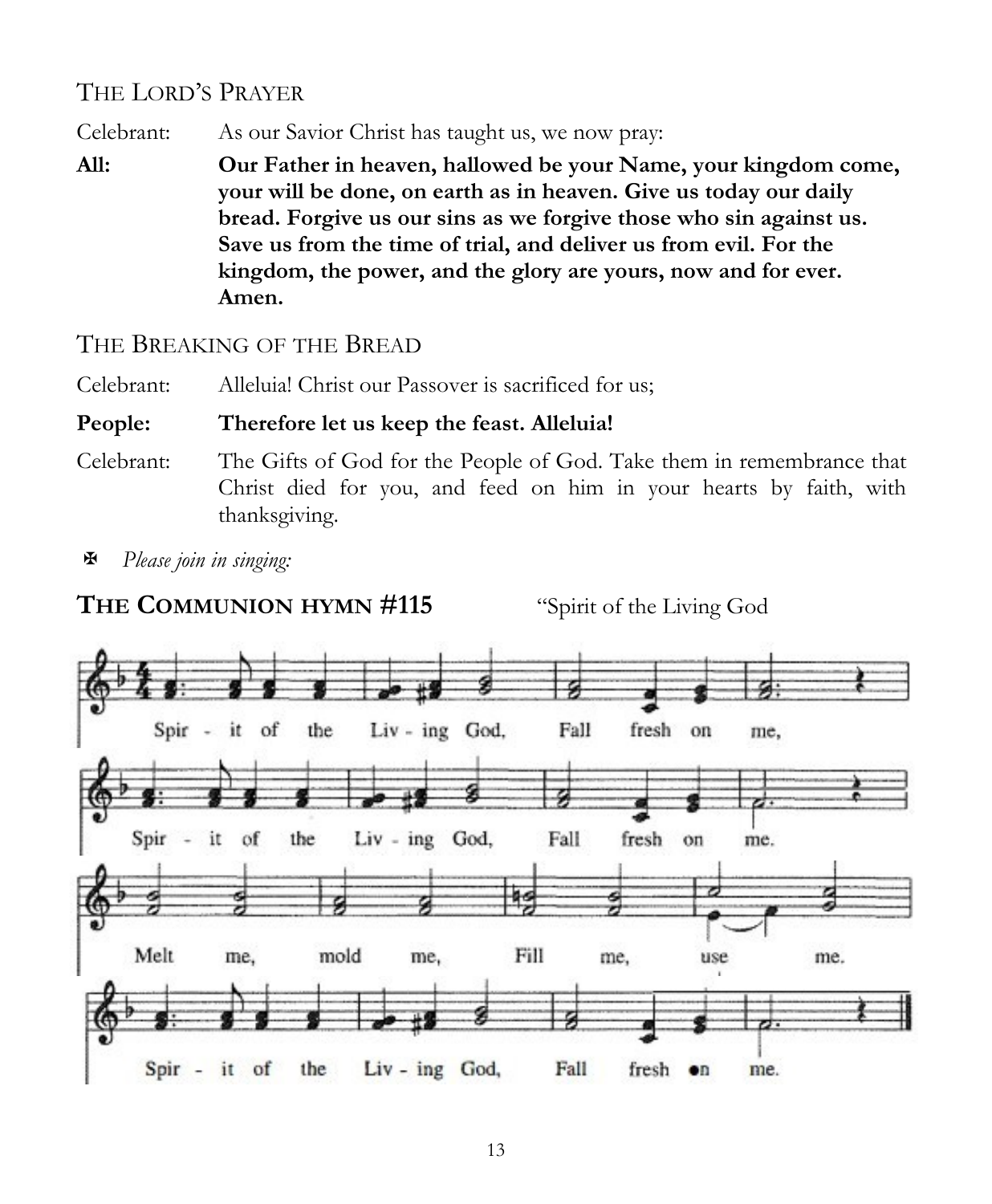# THE POST COMMUNION PRAYER

Celebrant: Let us pray.

**All: Almighty and ever living God, we thank you for feeding us with the spiritual food of the most precious Body and Blood of your Son our Savior Jesus Christ; and for assuring us in these holy mysteries that we are living members of the Body of your Son, and heirs of your eternal kingdom. And now, Father, send us out to do the work you have given us to do, to love and serve you as faithful witnesses of Christ our Lord. To him, to you, and to the Holy Spirit, be honor and glory, now and for ever. Amen.**

# THE BLESSING

The grace of our Lord Jesus Christ, and the love of God, and the fellowship of the Holy Spirit, be with us all evermore . **Amen***. 2 Corinthians 13:14*

*Please join in singing:*

# **THE CLOSING HYMN #460 "**Alleluia Sing to Jesus"



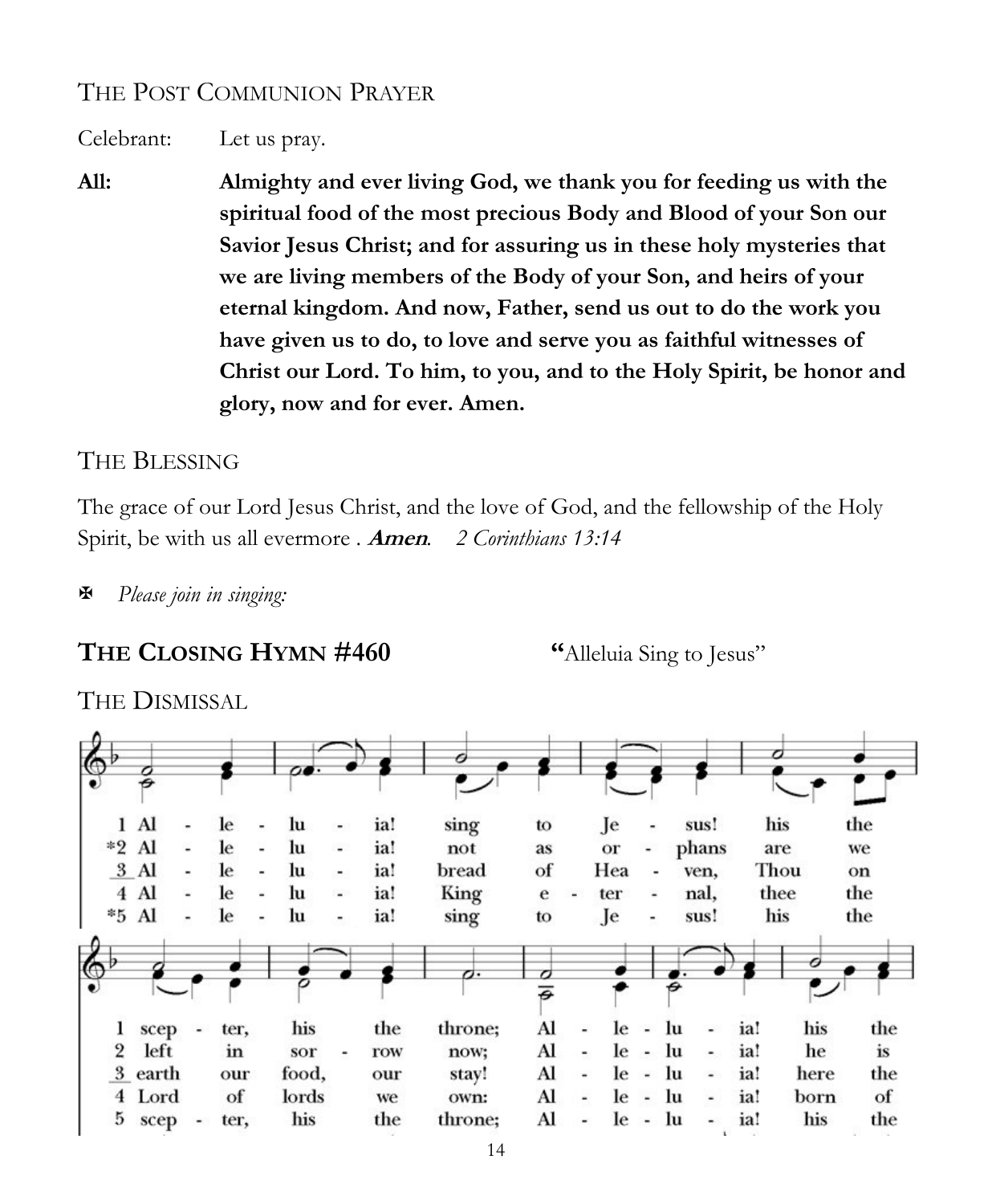

Deacon: Let us go forth into the world, rejoicing in the power of the Spirit.

**People: Thanks be to God.**

**POSTLUDE**